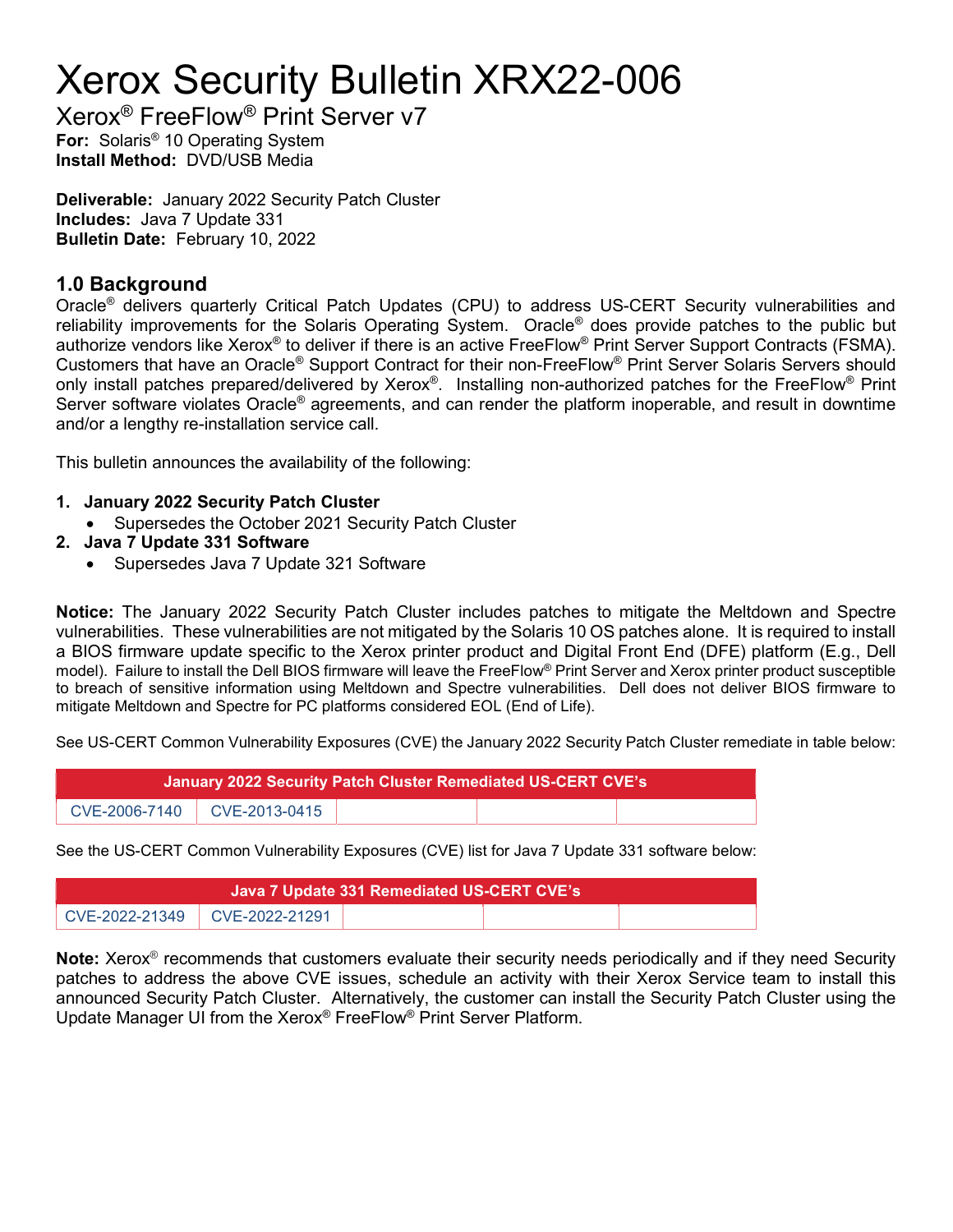## 2.0 Applicability

The customer can schedule a Xerox Service or Analyst representative to deliver and install the Security Patch Cluster using media (DVD/USB). A customer can only perform the install procedures with approval of the Xerox CSE/Analyst. Xerox® offers an electronic delivery for "easy to use" install of a Security Patch Cluster, which is more suited for a customer to manage the quarterly patches on their own.

The FreeFlow<sup>®</sup> Print Server 73.14.44A (Nuvera and DP/DT HLC products), 73.G2.55 (EPC and Fuhjin products), and 73.H3.72 (DP 1xx/DT 61xx Monochrome products) software releases have been tested for the Xerox printer products listed on the title page of this document. We have not tested the January 2022 Security Patch Cluster on all earlier FreeFlow® Print Server 7.3 releases, but there should not be any problems on these releases. It is always good practice to create a System Backup before installing the Security patches.

The Xerox Customer Service Engineer (CSE)/Analyst uses a tool (accessible from a secure FTP site) that enables identification of the currently installed FreeFlow® Print Server software release, Security Patch Cluster, and Java Software version. Run this tool after the Security Patch Cluster install to validate a successful install. Example output from this script for the FreeFlow® Print Server v7 software release is as following:

| <b>Solaris OS Version</b>   | 10 Update 11       |  |
|-----------------------------|--------------------|--|
| <b>FFPS Release Version</b> | 7.0 SP-3_73.I4.44A |  |
| <b>FFPS Patch Cluster</b>   | January 2022       |  |
| <b>Java Version</b>         | Java 7 Update 331  |  |
| <b>Spectre Variant #1</b>   | Installed          |  |
| <b>Meltdown Variant #3</b>  | Installed          |  |
| <b>Spectre Variant #2</b>   | Not Installed      |  |

The January 2022 Security Patch Cluster is available for the FreeFlow® Print Server v7 release running on the Xerox® printer products below:

- 1. Xerox Nuvera® 100/120 Digital Coper/Printer
- 2. Xerox Nuvera® 100/120/144 Digital Production System
- 3. Xerox Nuvera® 100/120/144/157 EA Digital Production System
- 4. Xerox Nuvera® 200/288/314 EA Perfecting Production System
- 5. Xerox Nuvera® 100/120/144 MX Digital Production System
- 6. Xerox Nuvera® 200/288 MX Perfecting Production System
- 7. Xerox® DocuPrint® 100/115/135/155/180 MX Enterprise Printing System
- 8. Xerox® DocuTech® 6128/6155/6180 Production Publisher
- 9. Xerox® DocuTech® 128/155/180 Highlight Color Production Publisher
- 10. Xerox® DocuColor® 8080 Presses
- 11. Xerox® Digital Printer 4112/4127 Enterprise Printing System
- 12. Xerox® Digital 4590/4595 Copier/Printer

**NOTICE:** The January 2022 Security Patch Cluster includes patches to mitigate the Meltdown and Spectre vulnerabilities. These vulnerabilities are not mitigated by the Solaris 10 OS patches alone. It is required to install a BIOS firmware update specific to the Xerox printer product and Digital Front End (DFE) platform (E.g., Dell model). Failure to install the Dell BIOS firmware will leave the FreeFlow® Print Server and Xerox printer product susceptible to Meltdown and Spectre beaches to obtain sensitive information. Dell does not deliver BIOS firmware to mitigate Meltdown and Spectre for PC platforms considered EOL (End of Life).